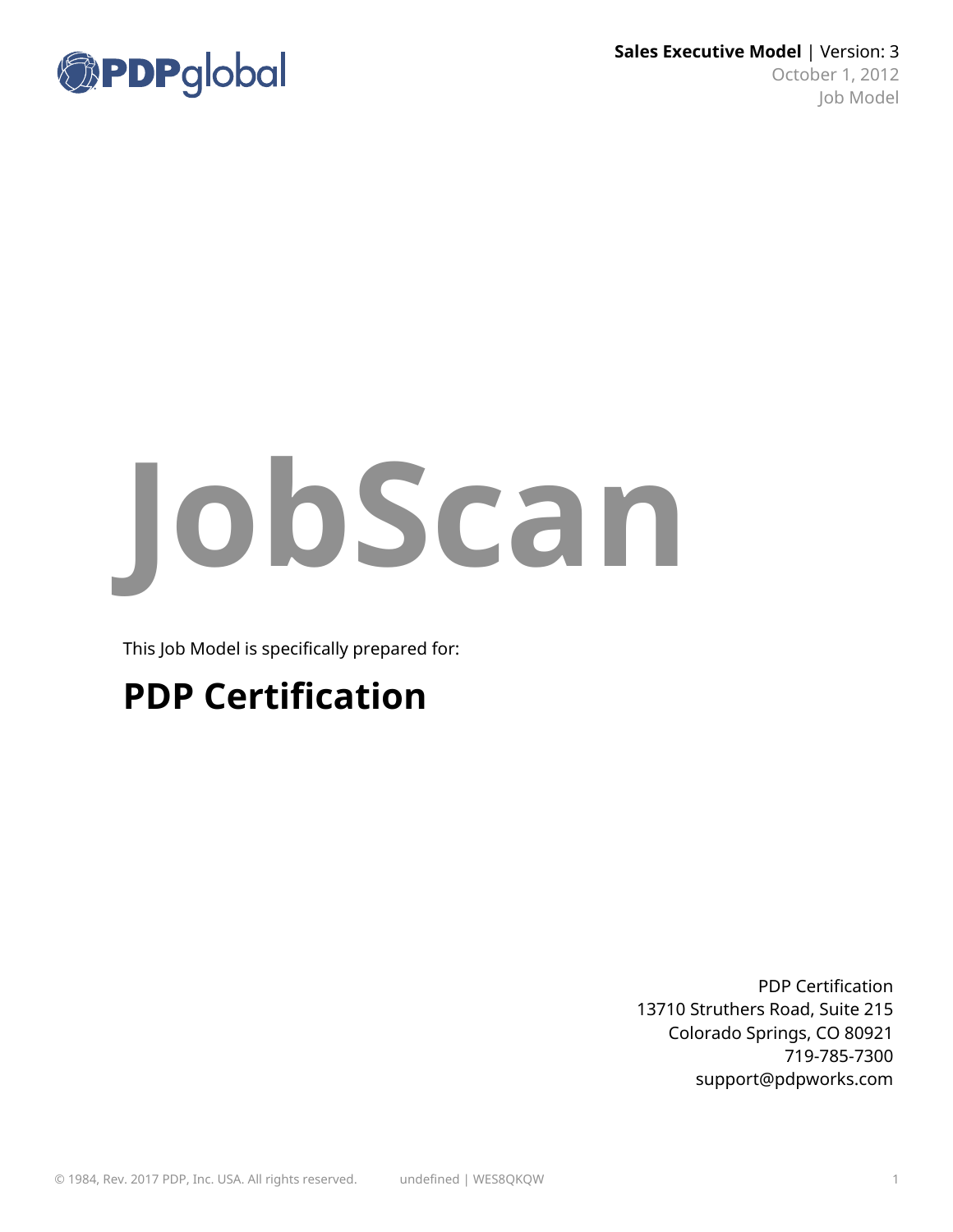

## **Job Model Intensity Chart**

#### $\blacksquare$  = Sales Executive Model

| <b>Dominance</b><br><b>Take-charge Trait</b>                                                                              | <b>Extroversion</b><br><b>People Trait</b>                                                                         | Pace<br><b>Patience Trait</b>                                                                                    | <b>Conformity</b><br><b>Systems Trait</b>                                                                                       | <b>Logic</b><br><b>Decision Basis</b>                                               | T.                                                 | <b>Energy Style</b><br>A                                          | S                                                               | <b>Energy Level</b><br><b>Kinetic</b>                                                                                                                                 |
|---------------------------------------------------------------------------------------------------------------------------|--------------------------------------------------------------------------------------------------------------------|------------------------------------------------------------------------------------------------------------------|---------------------------------------------------------------------------------------------------------------------------------|-------------------------------------------------------------------------------------|----------------------------------------------------|-------------------------------------------------------------------|-----------------------------------------------------------------|-----------------------------------------------------------------------------------------------------------------------------------------------------------------------|
| Intimidating<br>Bold<br>Forceful<br>Abrasive<br>Commanding<br>Fearless<br>Daring<br>Demanding                             | Overwhelming<br>Flamboyant<br>Verbose<br>Promoter<br>Convincing<br>Gregarious<br>Pleaser<br>Effusive               | Resist change<br>Unhurried<br>Determined<br>Tenacious<br>Deliberate<br>Persistent<br>Avoid conflict<br>Resilient | Judgmental<br>Perfectionistic<br>Uncompromising<br>Exacting<br>Meticulous<br>Vigilant<br><b>Strict</b><br>Orthodox              | <b>Fact/Analytical</b><br>Rely on established<br>theory                             | T                                                  |                                                                   |                                                                 | Zone 7<br>An awesome energy<br>force<br>- can conquer almost<br>any goal or task<br>- have mental/<br>physical power for<br>sustained, complex<br>endeavors           |
| Authoritative<br>Courageous<br>Direct<br>Visionary<br>Inventive<br><b>Venturous</b><br>Quick-witted<br>Analytical         | Eager<br>Inspirational<br>Expressive<br>Empathetic<br>Trusting<br>Exciting<br>Inclusive<br>Motivating              | Sympathetic<br>Sensitive<br>Warm<br>Harmonious<br>Enduring<br>Steady<br>Consistent<br>Thorough                   | Systematic<br>Precise<br>Prudent<br>Diligent<br>Conscientious<br>Dedicated<br>Disciplined<br>Conventional                       | Need factual proof                                                                  |                                                    |                                                                   |                                                                 | Zone 6<br>An endless Source<br>of energy<br>- require extensive<br>projects or diverse<br>activities to channel<br>this major force                                   |
| Firm<br>Competitive<br><b>Decisive</b><br><b>Definite</b><br><b>Assertive</b><br>Self-assured<br>Innovative<br>Originator | Articulate<br>Optimistic<br>Sociable<br>Responsive<br>Fun-loving<br>Enthusiastic<br>Persuasive<br>Verbal           | Constant<br>Dependable<br>Rhythmic<br>Methodical<br>Informal<br>Casual<br>Good-natured<br>Cooperative            | Specialist<br>Procedural<br>Focused<br>Dutiful<br>Loyal<br>Committed<br>Detailed<br>Accurate                                    | Seek uniform fact-<br>finding procedures                                            |                                                    |                                                                   | S                                                               | Zone 5<br>Significant capacity for<br>accomplishing tasks<br>- achieve goals with<br>high success<br>- need extra activities<br>to utilize energy                     |
| Certain<br>Confident<br>Curious<br>DYNAMETRIC MID-LINE<br>Moderate<br>Supportive<br>Amenable                              | Participative<br>Poised<br>Friendly<br>$=$ FLEXIBLE $\lambda$ ADAPTABLE<br>Sincere<br>Congenial<br>Genuine         | Easy-going<br>Amiable<br>Pleasant<br>Adjustability<br>Like change<br>Versatile                                   | Structured<br>Careful<br>Orderly<br>Open-minded<br>Generalist<br>Less-detailed                                                  | Examine empirical<br>evidence<br><b>BALANCED LOGIC -</b><br>Validate inner<br>sense |                                                    | A                                                                 |                                                                 | Zone 4<br>Ample energy to<br>complete more than<br>required tasks and<br>expected goals<br>- complete tasks<br>productively<br>- accommodate<br>additional activities |
| Collaborative<br>Agreeable<br>Modest<br>Accepting<br>Attentive<br>Helpful<br><b>Discreet</b><br>Tolerant                  | Composed<br>Contemplative<br>Considerate<br>Observant<br>Imaginative<br>Private<br>Selective<br>communicator       | Active<br>Spirited<br><b>Restless</b><br>Impatient<br>Mobile<br><b>Dynamic</b><br>Seek change<br>Lively          | Big-picture<br>Independent<br><b>Avoid detail</b><br>Free-spirited<br>Flexible<br>Creative<br>Unconventional<br>Individualistic | Use innate intuition<br>and recognition                                             |                                                    | style;                                                            |                                                                 | Zone 3<br>Sufficient energy to<br>meet requirements of<br>today's jobs<br>- focus on tasks<br>- avoid overload                                                        |
| Contributing<br>Obliging<br>Peaceable<br>Gracious<br>Accommodating<br>Gentle<br>Humble<br>Temperate                       | Self-protective<br>Mild-mannered<br>Respectful<br>Thinker<br>Reflective<br>Unpretentious<br>Quiet<br>Introspective | Swift<br><b>Driving</b><br>Pressing<br>Hasty<br>Spontaneous<br>Instantaneous<br>Fast-paced<br>Impulsive          | Adventurous<br>Free-thinker<br>Unconstrained<br>Challenge rules<br>Carefree<br>Autonomous<br>Uninhibited<br>Self-governing      | Respond<br>instinctively<br>FEL                                                     | style with huge energy output;<br>drive<br>tarting | dedicated to completing predetermined project<br>ough, supportive | tenacious; locomotive-like force<br>rsues and completes project | Zone 2<br>Capacity to complete<br>tasks that are<br>motive-driven<br>- evaluate goals and<br>focus accordingly<br>- make every move<br>count                          |
| Undemanding<br>Deferrina<br>Non-controlling<br>Tentative<br>Hesitant<br>Placid<br>Yielding<br>Complacent                  | Reserved<br>Shy<br>Circumspect<br>Skeptical<br>Confidential<br>Guarded<br>Undemonstrative<br>Solitary              | Impetuous<br>Impelling<br>Abrupt<br>Coiled-spring<br>Sporadic<br>Short-fused<br>Volatile<br>Explosive            | Non-detailed<br>Free-wheeling<br>Resistant<br>Controversial<br>Contrary<br>Anti-bureaucratic<br>Adversarial<br>Nonconforming    | Rely on initial<br>viewpoint                                                        | Thrust-Rocket launch<br>self-st<br>inner-directed, | Follow th<br>Allegiance-                                          | <b>Ste-Nacity</b> —Steadfast,<br>that self-initiates, pu        | Zone 1<br>Limited capacity,<br>allocate efforts in<br>order to succeed<br>- identify priority(s)<br>in life<br>- direct efforts<br>toward specific<br>task            |
| <b>Supportive</b>                                                                                                         | <b>Reserved</b>                                                                                                    | <b>Urgent</b>                                                                                                    | Independent                                                                                                                     | <b>Feeling/Intuition</b>                                                            | T.                                                 | A                                                                 | S                                                               | $\mathbf K$                                                                                                                                                           |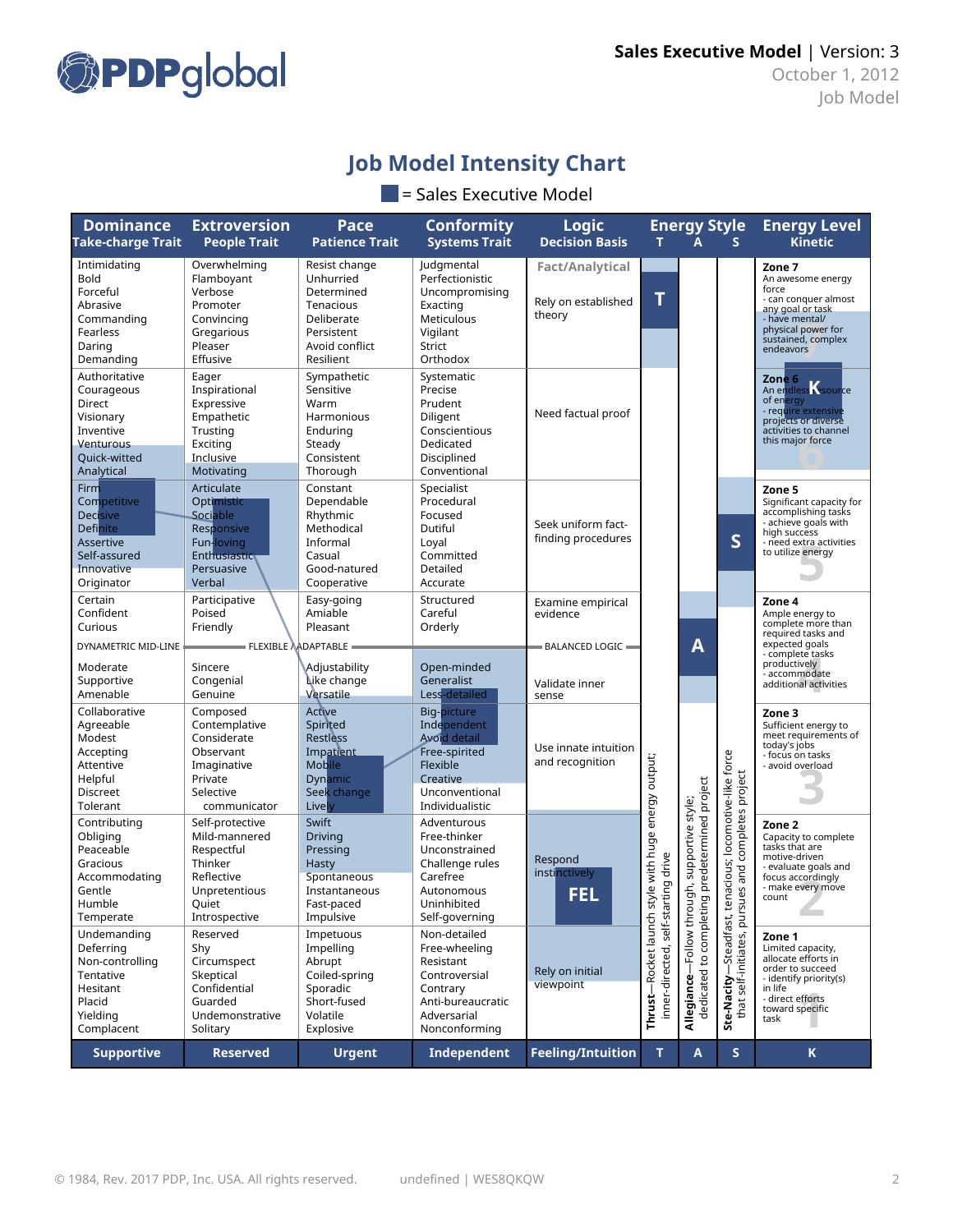



## **Introduction**

JobScan provides a job analysis of the position requirements based on ProScan Surveys by top performers and/or Job Dynamics Analysis (JDA) Surveys by management and individuals knowledgeable of the position, and generates this Job Model report.

Once the Job Model is reviewed and finalized, it can then be used for applicant matching, candidate interviewing and career pathing.

## **Basic/Natural Self**

The job analysis indicates that this position requires a person whose **Basic/Natural Self** is:

Convincingly authoritative and action-oriented. A doer and driver to get results that may be somewhat unorthodox. Very competitive and goal directed, usually within an organizational setting. Appreciates a structure, delegates details to others and requires accurate results.

Effective in developing people, at the same time very direct and independent. Enjoys social interaction. May come across more strongly than you realize.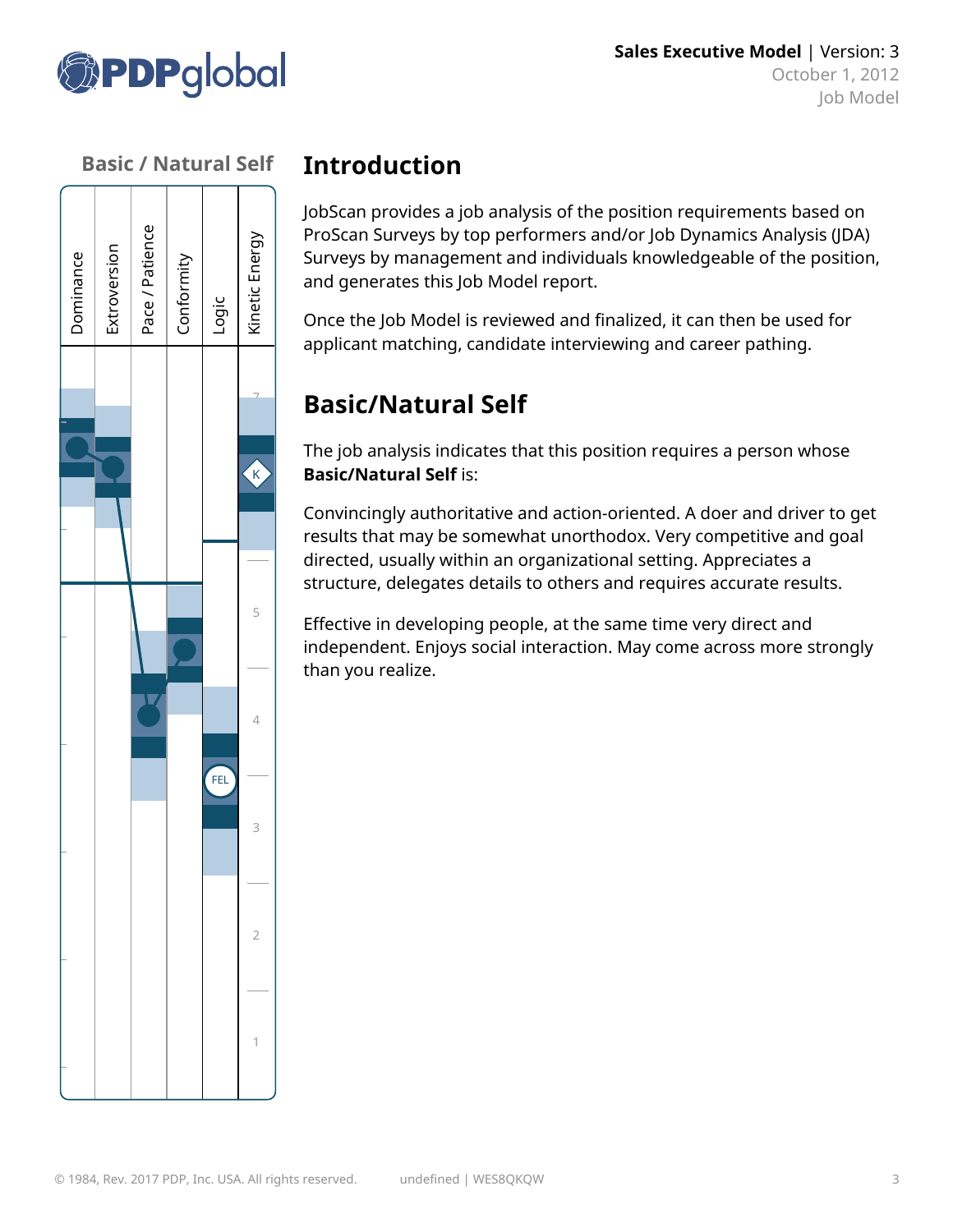





Authoritative Bold Venturesome A Problem solver Decisive Conceptually analytic A risk-taker, a challenge seeker A hard driver, direct, competitive, aggressive A big-picture person Take or assume authority readily A delegator of responsibility rather than authority Most productive without close supervision Prefer bottom line results and few guidelines Pursue the biggest and best possible A straight from the shoulder communicator Often come across more strongly than realize Possessing a keen, curious and inquiring mind

The **Extroversion** trait and its relationship to the above would represent a person as being friendly, empathetic, interactive and interested in people. Social or team interaction is natural.

The **Pace** trait suggests a fast paced, action oriented and impatient person. Described as a doer and driver, and perhaps seeks change.

The **Conformity** trait indicates a non-traditional, candid, informal, and general (big picture) person. Known for being independent and a free thinker, prefer to delegate matters of a technical and detailed nature to others unless a strong sense of motivation exists.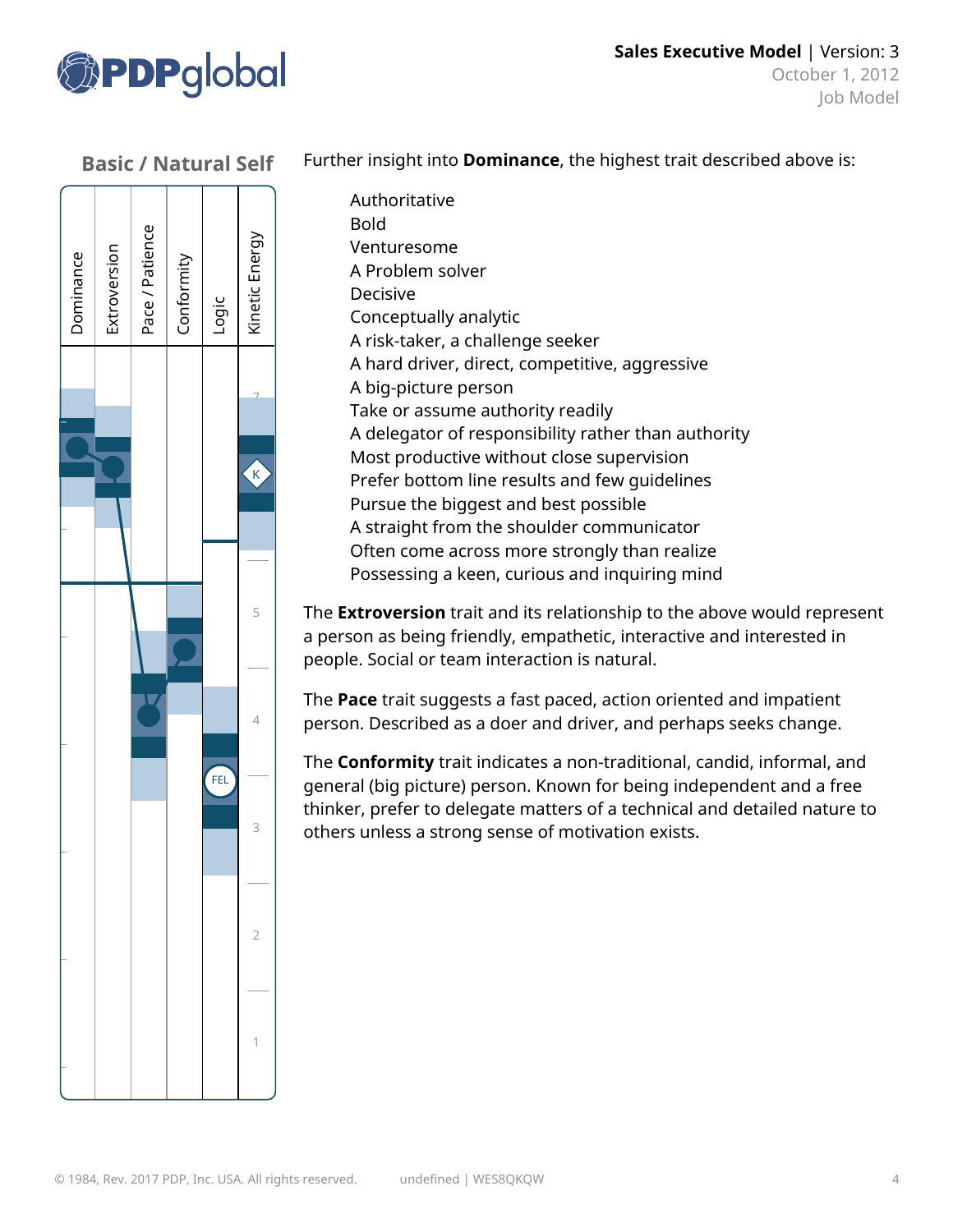



## **The position requires these unique Trait Pairs:**

#### **Direct and/or Persuasive**

An ability to either directly tell or persuasively sell as the situation needs. (Dominance and Extroversion equal)

#### **Organizational advocate**

Actively promotes and supports team/organizational goals. Appreciates structure; delegates details but requires accurate results. An organizational hook is evident. (Low Conformity over Low Pace)

#### **Hard charging**

Competitive, hard driving actions. Wants fast results. (High Dominance over Low Pace)

#### **Fast, fluent communications**

The ability to quickly and effectively convey ideas and information in an influential manner. (High Extroversion over Low Pace)

#### **Confident risk taker**

A willingness to take calculated risks to reach goals. (High Dominance over Low Conformity)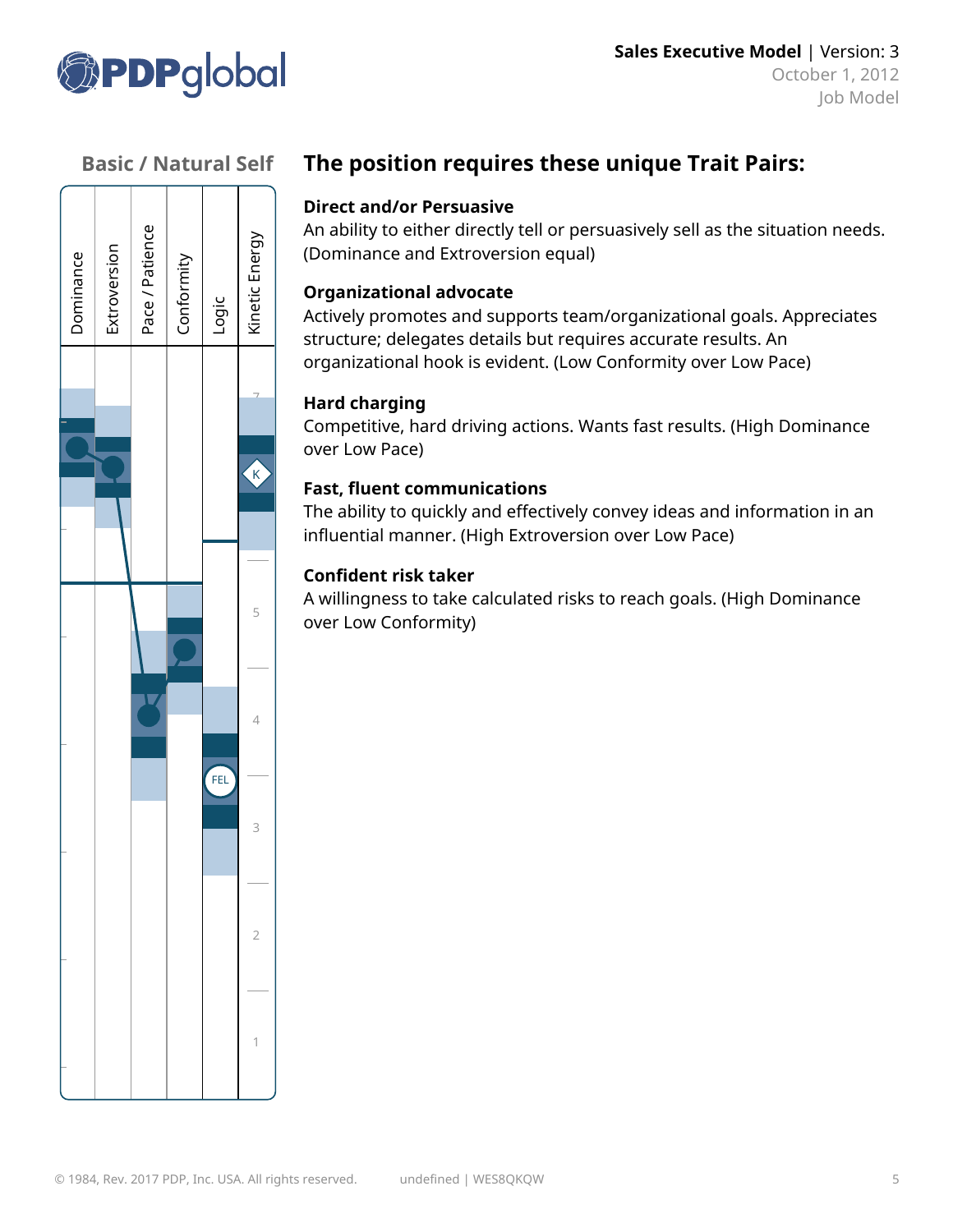

 $\overline{\phantom{0}}$ 

 $\overline{\phantom{0}}$ 

| Dominance | Extroversion | Pace / Patience | Conformity | Logic | Kinetic Energy               |
|-----------|--------------|-----------------|------------|-------|------------------------------|
|           |              |                 |            |       |                              |
|           |              |                 |            |       | $\left($ $\mathbf{K}\right)$ |
|           |              |                 |            |       |                              |
|           |              |                 |            |       | 5                            |
|           |              |                 |            |       | 4                            |
|           |              |                 |            | FEL   | 3                            |
|           |              |                 |            |       |                              |
|           |              |                 |            |       | $\overline{2}$               |
|           |              |                 |            |       | 1                            |

## **Logic**

#### **This position requires the decision-making style of:**

#### **Feeling**

An initial, automatic conclusion based on an inner sense.

Rely on initial viewpoint. Have a strong sense of actions to take and ways to solve problems. Usually able to make quick decisions with confidence.

Have a sense of what decision to make when in situations involving decisions about new projects and people issues where few hard facts are available. May perceive people who depend on facts to be inflexible and unreasonably demanding.

Feeling style makes valid decisions based on the continual mental recording of information through observations, experiences, reading and listening.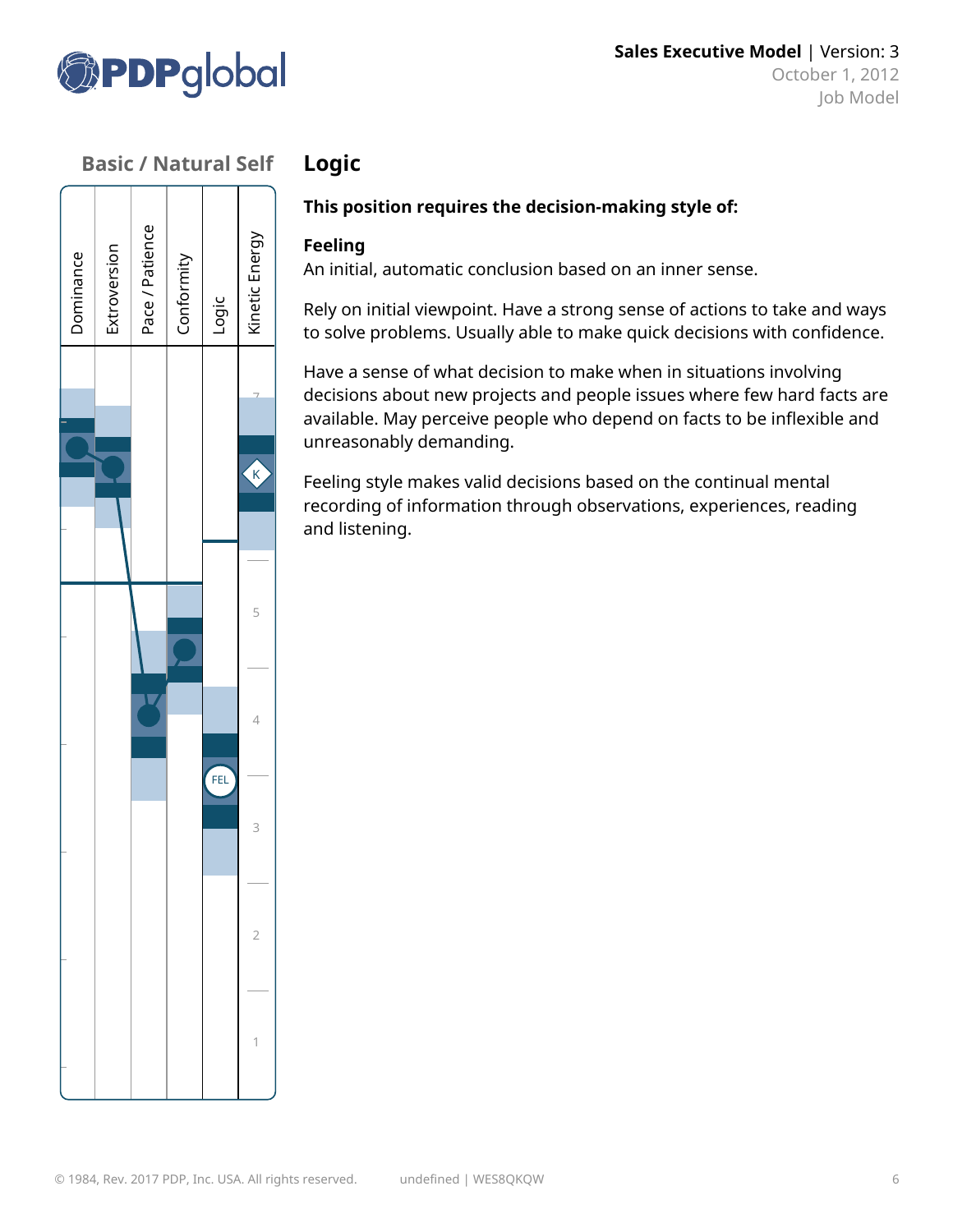

#### **Basic / Natural Self**  $\sqrt{1+1+1}$

| Dominance | Extroversion | Pace / Patience | Conformity | Logic | Kinetic Energy |
|-----------|--------------|-----------------|------------|-------|----------------|
|           |              |                 |            |       |                |
|           |              |                 |            |       |                |
|           |              |                 |            |       | $\overline{K}$ |
|           |              |                 |            |       |                |
|           |              |                 |            |       |                |
|           |              |                 |            |       | 5              |
|           |              |                 |            |       |                |
|           |              | Y               |            |       | 4              |
|           |              |                 |            | FEL   |                |
|           |              |                 |            |       | 3              |
|           |              |                 |            |       |                |
|           |              |                 |            |       | 2              |
|           |              |                 |            |       |                |
|           |              |                 |            |       |                |
|           |              |                 |            |       | 1              |

### **Energy Styles**

Energy Styles measure how tasks are approached and goals are accomplished.

#### **This position requires the Energy Style of:**

#### **Thrust**

A rocket launch style. A highly inner directed, self starting and intense energy.

## **Kinetic Energy Level**

**This position requires the Kinetic Energy Level of:**

#### **Zone 6**

Appear to have endless energy. Will be most effective with extensive opportunities and diverse ways to direct this significant level of energy.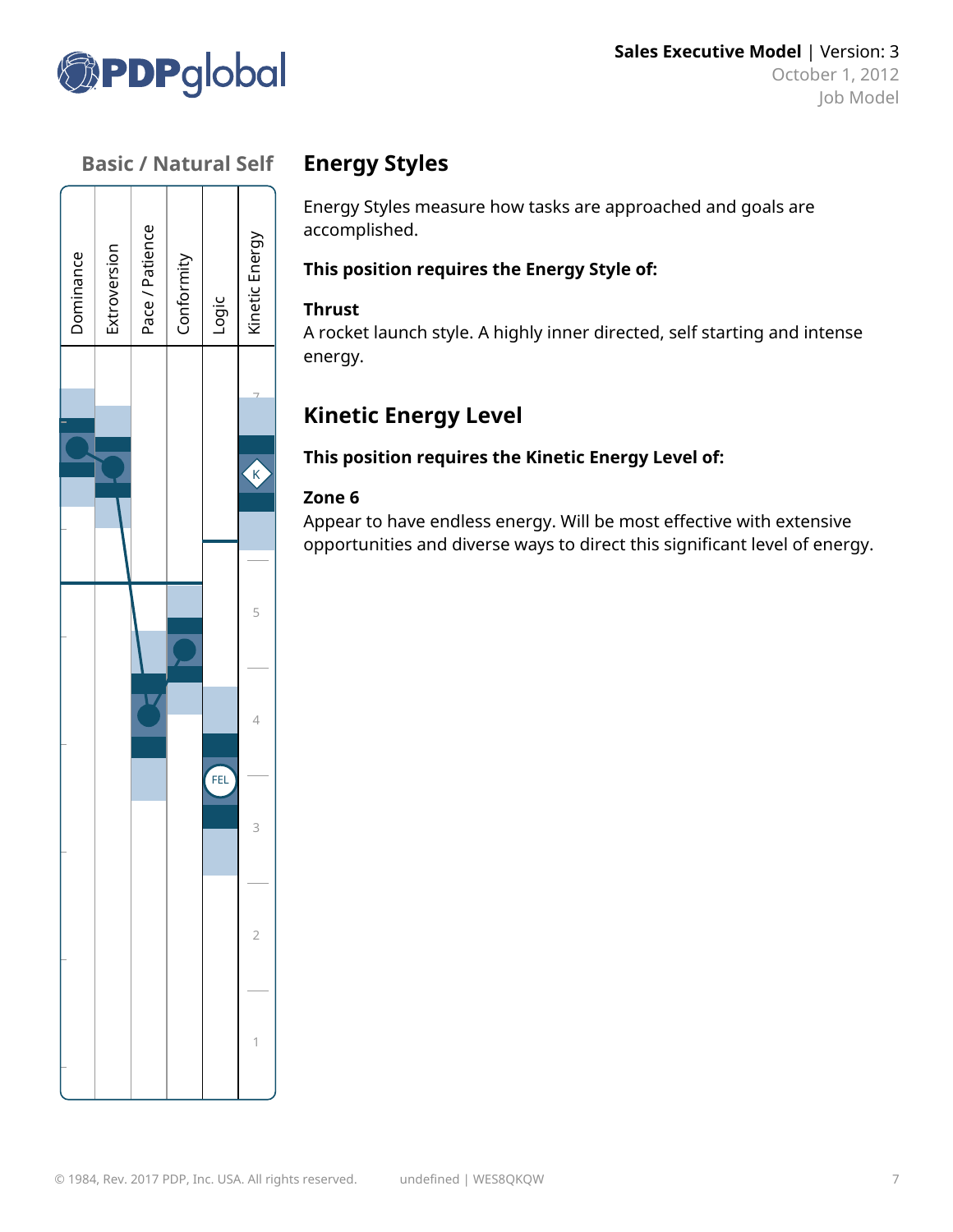



## **Leadership Style**

#### **Authoritative/Decisive**

Tend to take direct command, to be inner directed, and self styled. Will make decisions that are conceptually analytical unless tempered by **Feeling**, intuitive style Logic. Prefer to obtain positions by winning them.

## **Communication Style**

#### **Teller/Authoritative**

Tend to use a forceful, direct approach, and will readily express opinions with strong, frank statements. Tend to be clear and concise, and prefer to say things only once.

## **Backup Style**

The immediate supervisor should be aware of the possibility of this behavior occurring.

#### **Dictatorial steamroller**

When all else fails, may turn into a steamroller or become dictatorial to gain, regain or maintain control of a situation. May not actually do this, but will at least feel like it.

## **Negative Environments**

Too many external controls, incompetence, and trivial interferences can be detrimental.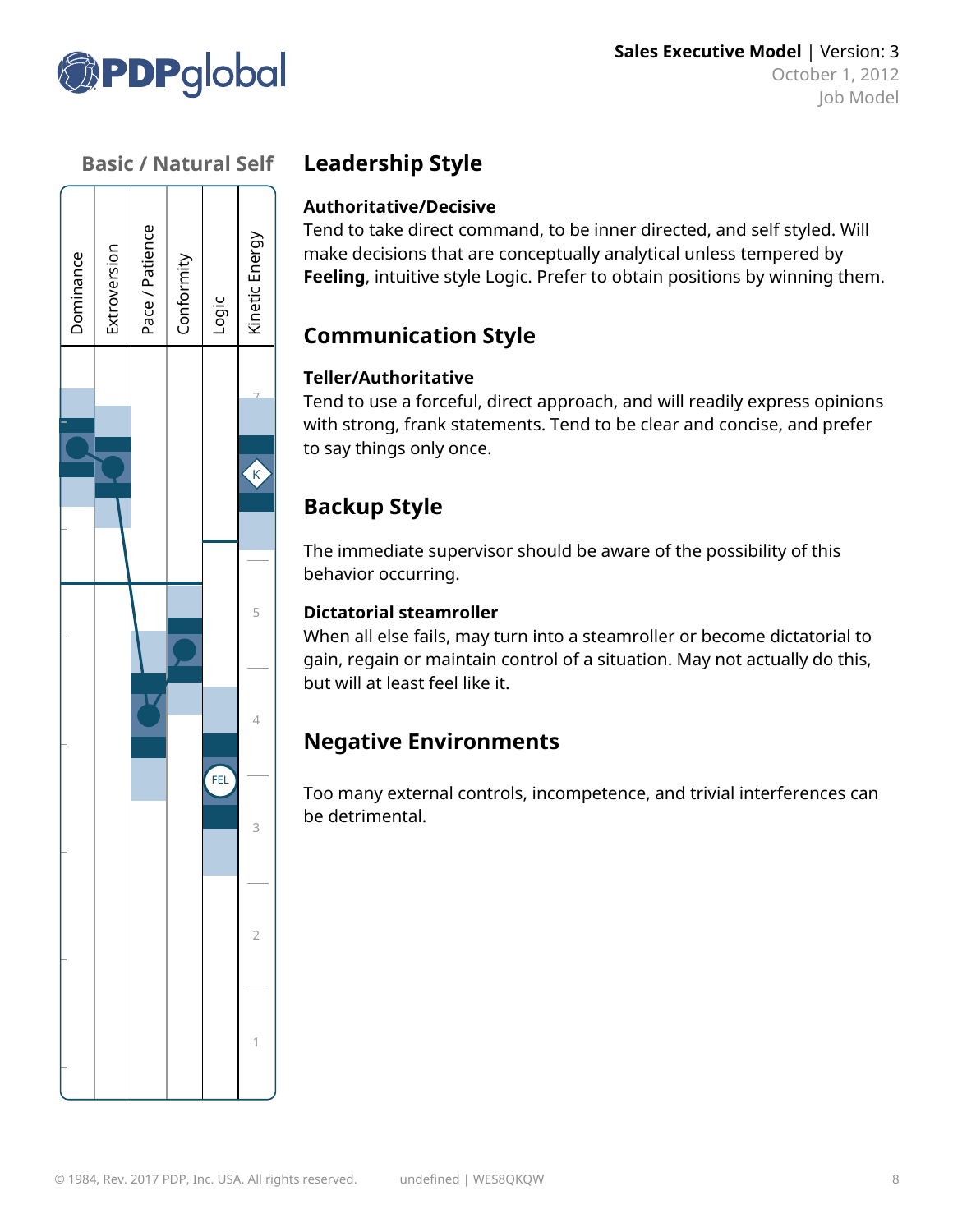

# 7 5 4 3 2 1 FEL Dominance Extro v ersio nPace / Patie e<br>C Conformity Lo ់<br>ច Kin etic En erg y $K$

## **How to Advertise**

When seeking a person with this profile, use the terms and phrases below to attract the largest percentage of job-matching applicants.

\_\_\_ Opportunity

\_\_\_ Status

- \_\_\_ Money and material things
- \_\_\_ Friends
- \_\_\_ Challenge
- \_\_\_ Power
- \_\_\_ Praise and recognition
- \_\_\_ People to talk to
- \_\_\_ Group activities
- \_\_\_ Good working conditions
- \_\_\_ Identification with a group
- \_\_\_ Independence and freedom
- \_\_\_ No supervision
- \_\_\_ Freedom from structure
- \_\_\_ No restrictions
- \_\_\_ Unusual assignments
- \_\_\_ A fast pace
- \_\_\_ Variety
- \_\_\_ New environments
- \_\_\_ Freedom from routine
- \_\_\_ More time in the day
- \_\_\_ Outside activities
- \_\_\_ Travel
- \_\_\_ Big picture potential
- \_\_\_ Problem solving
- \_\_\_ Authority
- \_\_\_ Prestige and position
- \_\_\_ Accomplishments and results
- \_\_\_ Direct answers
	- \_\_\_ Freedom to control
	- \_\_\_ Bottom line results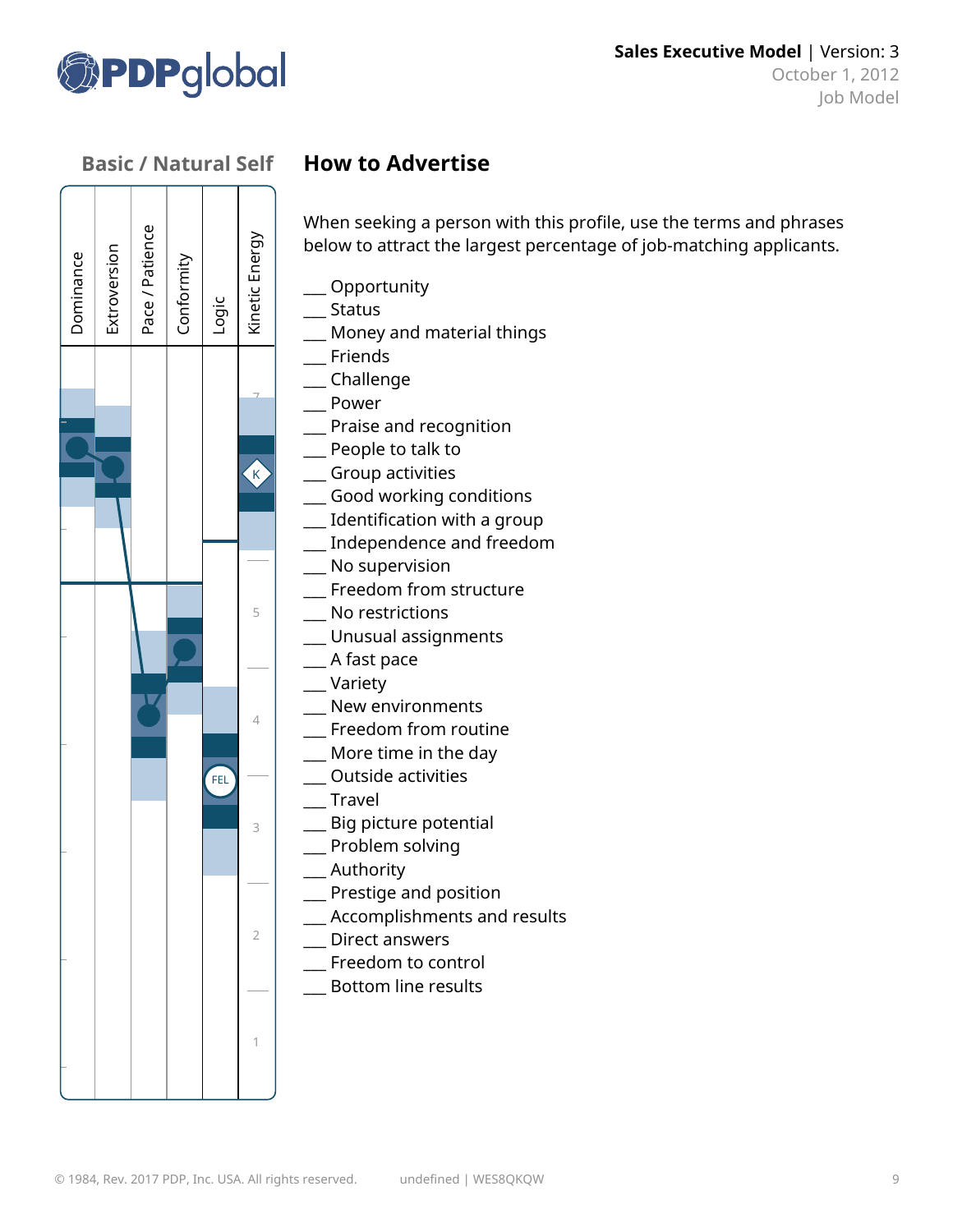

#### **Management Insight**

The ProScan report descriptions have emphasized the basic, natural characteristics, strengths, and positive qualities of the individual It is important that a manager recognize and use these strengths to develop the individual to their fullest potential.

The highest trait has a significant influence on a person's actions and ways of doing things. However, there is a possibility that this high trait can also become negative when misused.

#### **Be prepared to recognize these unproductive behaviors:**

- 1. Extreme behaviors in stressful environments/situations. (See Backup Style)
- 2. Negative use of strength. (Aspects of a trait used in damaging ways)
- 3. Actions based on a faulty value system. (Dishonest, unethical, irresponsible ways)

It is helpful for managers to learn how to minimize unacceptable responses and actions through effective communication. Unless the person with a high trait of **Dominance** has learned to avoid reacting to situations in unproductive ways, the following responses might be observed at times of pressure.

- A tendency to challenge management, particularly if it is perceived to be incompetent.
- Demand for strong and decisive actions with rewards and consequences.
- Set unrealistic demands and deadlines for self and others.
- Negative reaction to any supervision which looks over the shoulder.
- A take-control approach.
- Competitive to the point of winning at any cost.
- A dictatorial, steamrolling and intimidating manner.
- Apparent disregard for others' feelings by using brusque, sharp expressions. (This may be a shield to protect emotions, soft heartedness or insecurity).

#### **Recommendations**

#### **Recommendations for managers and co-workers:**

Stand firm in beliefs Be brief Prove points by showing their value

**In conclusion:** If you need assistance with this Job Model, please contact your PDP Representative.